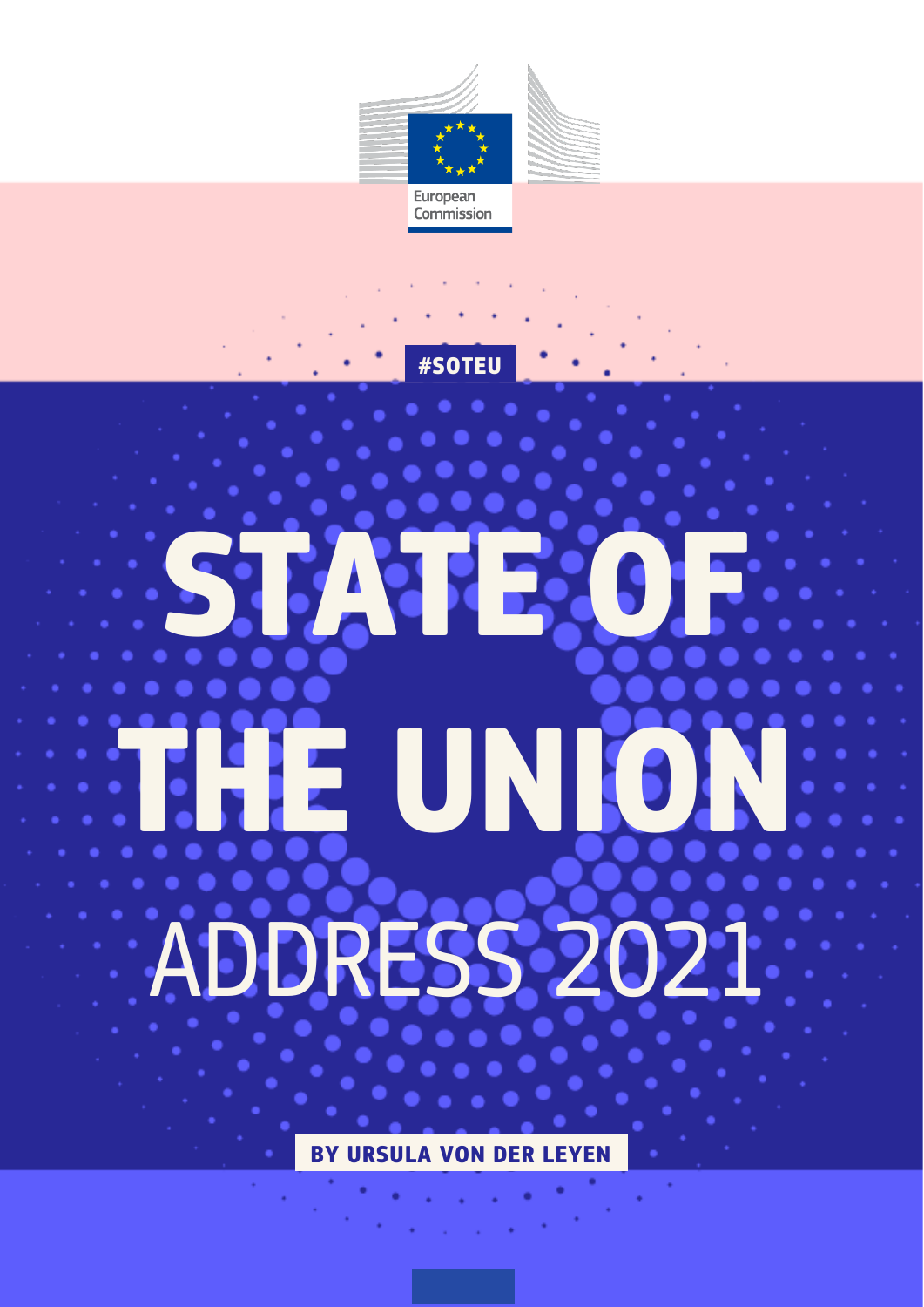# STRENGTHENING THE SOUL OF OUR UNION

# Introduction

Mr President, Honourable Members,

Many are the people who feel their lives have been on pause while the world has been on fast forward.

The speed of events and the enormity of the challenges are sometimes difficult to grasp.

This has also been a time of soul-searching. From people reassessing their own lives to wider debates on sharing vaccines and on shared values.

## **But as I look back on this past year, if I look at the state of the Union today, I see a strong soul in everything that we do.**

It was Robert Schuman who said: Europe *needs a soul, an ideal, and the political will to serve this ideal.*

Europe has brought those words to life in the last twelve months.

*In the biggest global health crisis for a century*, we chose to go it together so that every part of Europe got the same access to a life-saving vaccine.

*In the deepest global economic crisis for decades*, we chose to go it together with NextGenerationEU.

*And in the gravest planetary crisis of all time*, again we chose to go it together with the European Green Deal.

## **We did that together as Commission, as Parliament, as 27 Member States. As one Europe***.* **And we can be proud of it.**

But corona times are not over.

There is still much grief in our society as the pandemic lingers. There are hearts we can never mend, life stories we can never finish and time we can never give back to our young. We face new and enduring challenges in a world recovering – and fracturing – unevenly.

So there is no question: the next year will be yet another test of character.

**But I believe that it is when you are tested that your spirit – your soul - truly shines through.**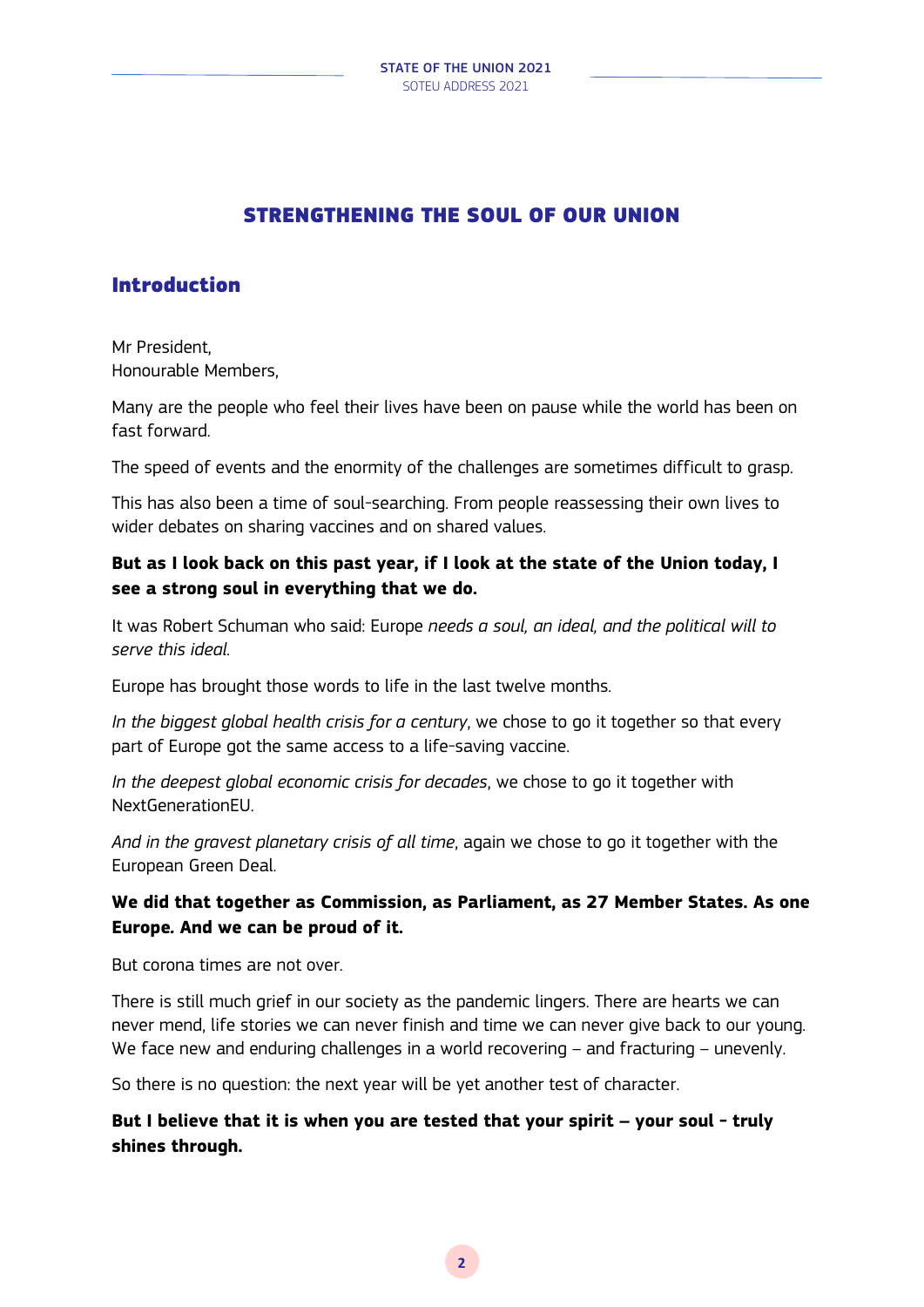## **As I look across our Union, I know that Europe will pass that test.**

And what gives me that confidence is the inspiration we can draw from Europe's young people.

Because our youth put meaning into empathy and solidarity. They believe we have a responsibility towards the planet. And while they are anxious about the future, they are determined to make it better.

## **Our Union will be stronger if it is more like our next generation: reflective, determined and caring. Grounded in values and bold in action.**

This spirit will be more important than ever over the next twelve months. This is the message in the Letter of Intent I sent this morning to President Sassoli and Prime Minister Janša to outline our priorities for the year ahead.

## **A EUROPE UNITED THROUGH ADVERSITY AND RECOVERY**

Honourable Members,

A year is a long time in a pandemic.

When I stood in front of you 12 months ago, I did not know when - or even if - we would have a safe and effective vaccine against COVID-19.

## **But today, and against all critics, Europe is among the world leaders.**

More than 70 per cent of adults in the EU are fully vaccinated. We were the only ones to share half of our vaccine production with the rest of the world. We delivered more than 700 million doses to the European people, and we delivered more than another 700 million doses to the rest of the world, to more than 130 countries.

## **We are the only region in the world to achieve that.**

A pandemic is a marathon, not a sprint.

We followed the science.

We delivered to Europe. We delivered to the world.

## **We did it the right way***,* **because we did it the** *European* **way***.* **And it worked!**

But while we have every reason to be confident, we have no reason to be complacent.

## **Our first – and most urgent – priority is to speed up global vaccination.**

With less than 1% of global doses administered in low-income countries, the scale of injustice and the level of urgency are obvious. This is one of the great geopolitical issues of our time.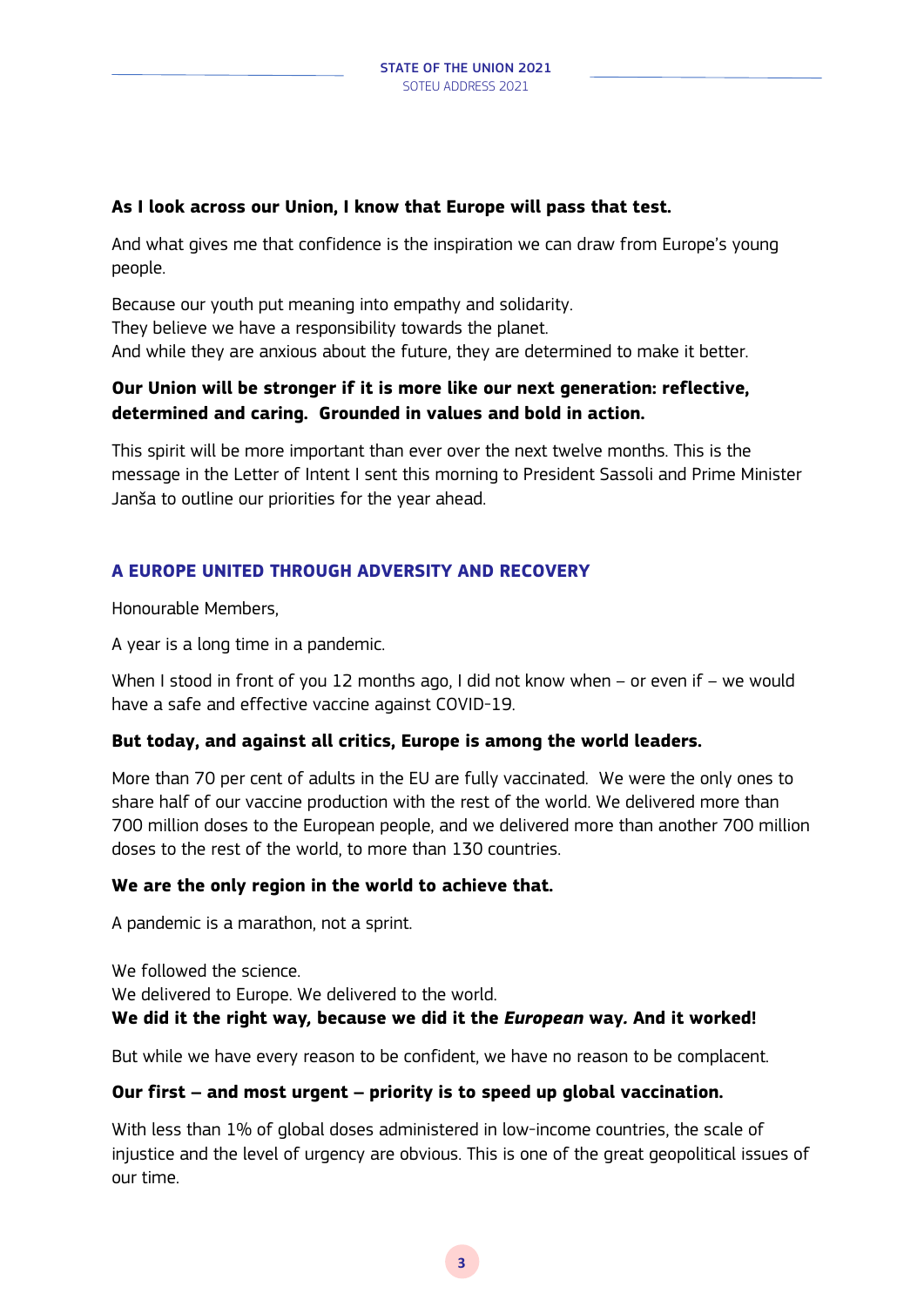Team Europe is investing one billion Euro to ramp up mRNA production capacity in Africa. We have already committed to share 250 million doses.

I can announce today that the Commission will add a new donation of another 200 million doses by the middle of next year.

This is an investment in solidarity – but also in global health.

#### **The second priority is to continue our efforts here in Europe.**

We see worrisome divergences in vaccination rates in our Union.

So we need to keep up the momentum.

And Europe is ready. We have 1.8 billion additional doses secured. This is enough for us and our neighbourhood when booster shots are needed. Let's do everything possible to ensure that this does not turn into a pandemic of the unvaccinated.

#### **The final priority is to strengthen our pandemic preparedness.**

Last year, I said it was time to build a European Health Union. **Today we are delivering. With our proposal we get the HERA authority up and running.** 

This will be a huge asset to deal with future health threats earlier and better.

We have the innovation and scientific capacity, the private sector knowledge, we have competent national authorities. And now we need to bring all of that together, including massive funding.

So I am proposing **a new health preparedness and resilience mission for the whole of the EU**. And it should be backed up by Team Europe investment of EUR 50 billion by 2027.

**To make sure that no virus will ever turn a local epidemic into a global pandemic.**  There is no better return on investment than that.

Honourable Members,

The work on the European Health Union is a big step forward. And I want to thank this House for your support.

We have shown that when we act together, we are able to act fast.

#### **Take the EU digital certificate:**

**Today more than 400 million certificates have been generated across Europe. 42 countries in 4 continents are plugged in**.

**4**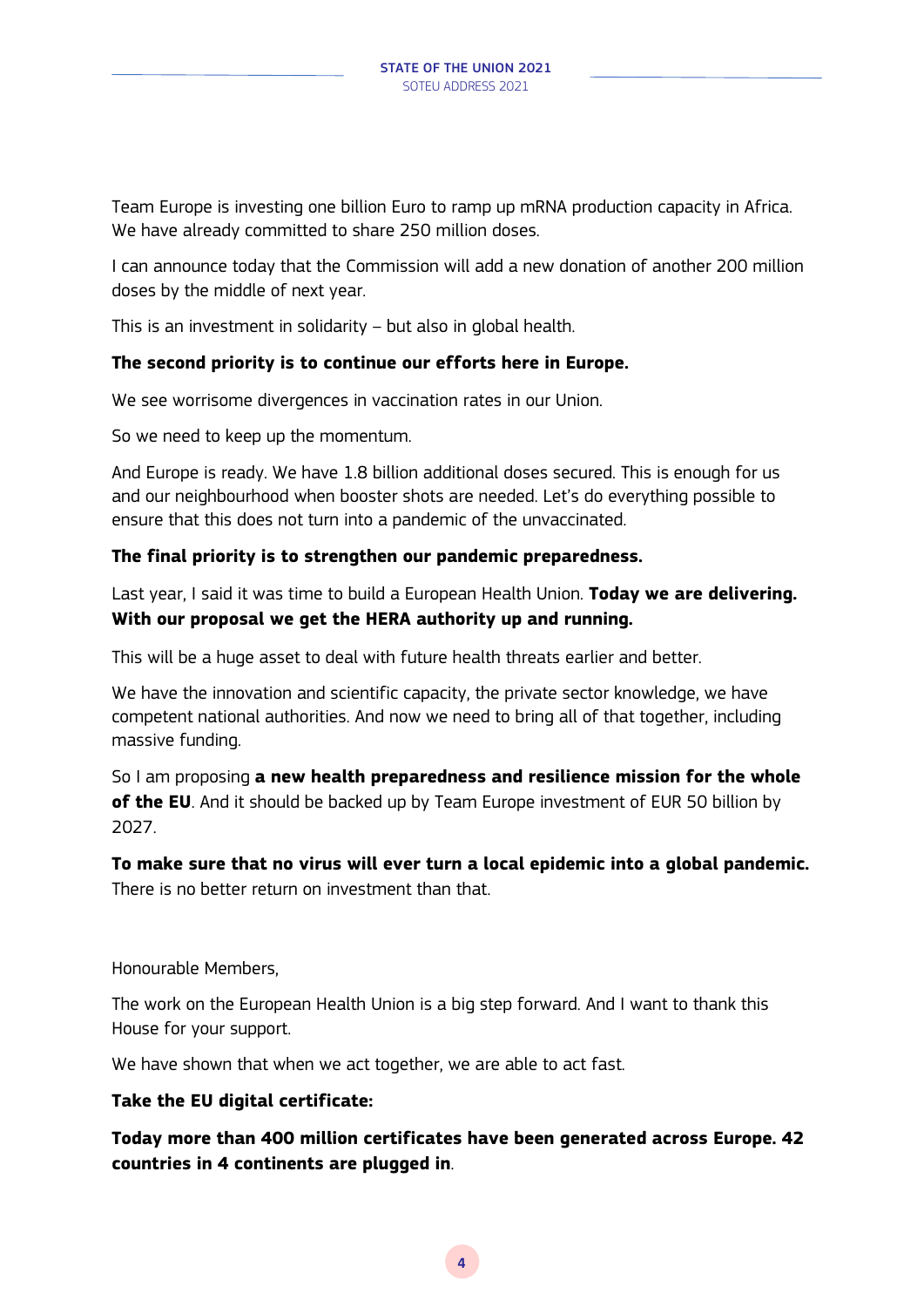We proposed it in March. You pushed it! Three months later it was up and running.

## **Thanks to this joint effort, while the rest of the world talked about it, Europe just did it.**

We did a lot of things right. We moved fast to create SURE. This supported over 31 million workers and 2.5 million companies across Europe.

We learned the lessons from the past when we were too divided and too delayed.

And the difference is stark: last time it took 8 years for the Eurozone GDP to get back to pre-crisis levels.

This time we expect 19 countries to be at pre-pandemic levels this year with the rest following next. **Growth in the euro area outpaced both the US and China in the last quarter.**

But this is only the beginning. And the lessons from the financial crisis should serve as a cautionary tale. At that time, Europe declared victory too soon and we paid the price for that. And we will not repeat the same mistake.

## **The good news is that with NextGenerationEU we will now invest in both** *shortterm* **recovery and** *long-term* **prosperity**.

We will address structural issues in our economy: from labour market reforms in Spain, to pension reforms in Slovenia or tax reform in Austria.

In an unprecedented manner, we will invest in 5G and fibre. But equally important is the investment in digital skills. This task needs leaders' attention and a structured dialogue at top-level.

Our response provides a clear direction to markets and investors alike.

But, as we look ahead, we also need to reflect on how the crisis has affected the shape of our economy – from increased debt, to uneven impact on different sectors, or new ways of working.

To do that, the Commission will relaunch the discussion on the Economic Governance Review in the coming weeks. The aim is to build a consensus on the way forward well in time for 2023.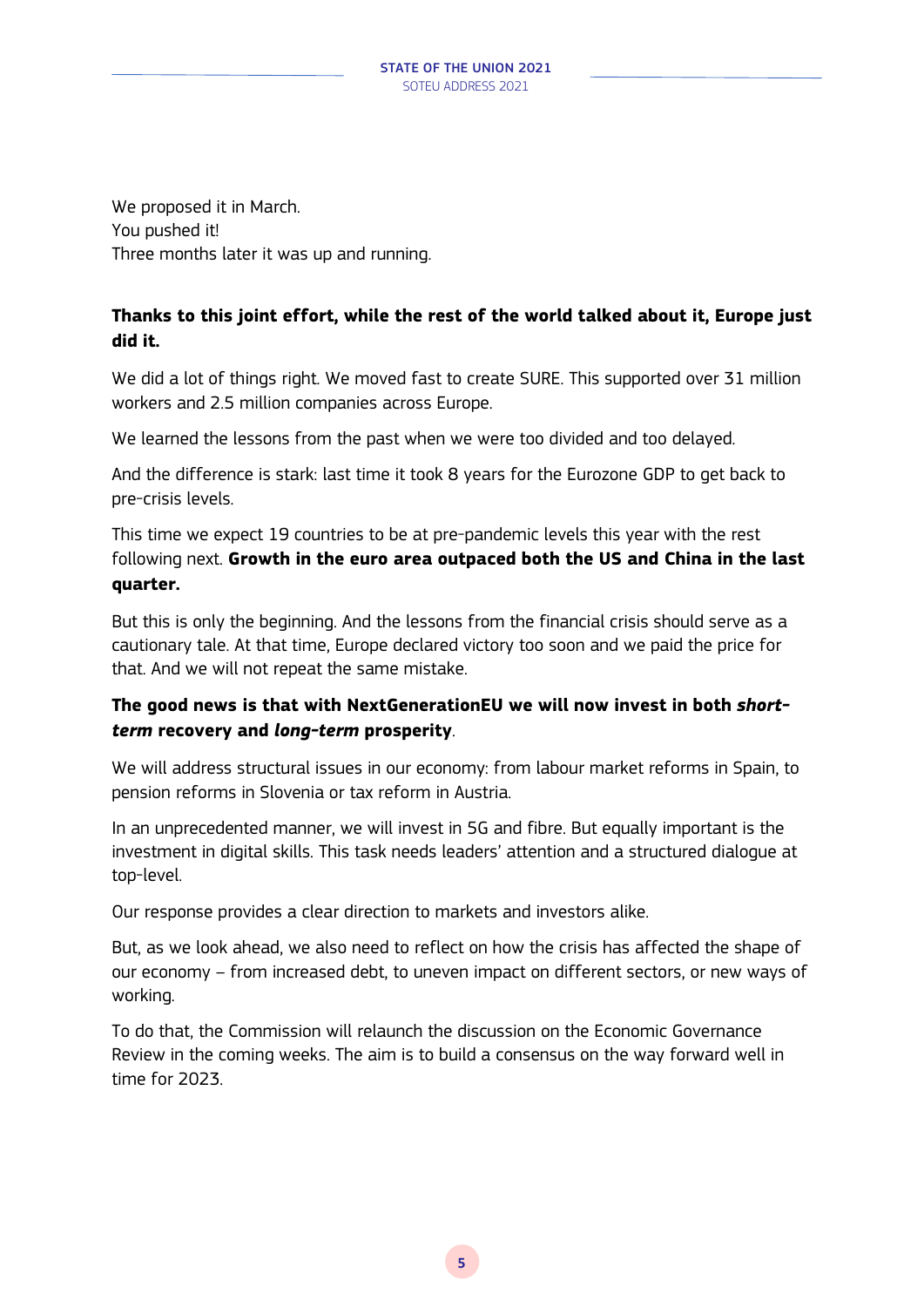Honourable Members,

We will soon celebrate 30 years of the Single Market. For 30 years it has been the great enabler of progress and prosperity in Europe.

At the outset of the pandemic, we defended it against the pressures of erosion and fragmentation. For our recovery, the Single Market is the driver of good jobs and competitiveness.

That is particularly important in the digital single market.

We have made ambitious proposals in the last year.

To contain the gatekeeper power of major platforms; To underpin the democratic responsibility of those platforms; To foster innovation; To channel the power of artificial intelligence.

**Digital is the make-or-break issue**. And Member States share that view. Digital spending in NextGenerationEU will even overshoot the 20% target.

That reflects the importance of investing in our European tech sovereignty. We have to double down to shape our digital transformation according to our own rules and values.

Allow me to focus on semi-conductors, those tiny chips that make everything work: from smartphones and electric scooters to trains or entire smart factories.

There is no digital without chips. And while we speak, whole production lines are already working at reduced speed - despite growing demand - because of a shortage of semiconductors.

But while global demand has exploded, Europe's share across the entire value chain, from design to manufacturing capacity has shrunk. We depend on state-of-the-art chips manufactured in Asia.

So this is not just a matter of our competitiveness. This is also a matter of tech sovereignty. So let's put all of our focus on it.

**We will present a new European Chips Act.** We need to link together our world-class research, design and testing capacities. We need to coordinate EU and national investment along the value chain.

The aim is to jointly create a state-of-the-art European chip ecosystem, including production. That ensures our security of supply and will develop new markets for groundbreaking European tech.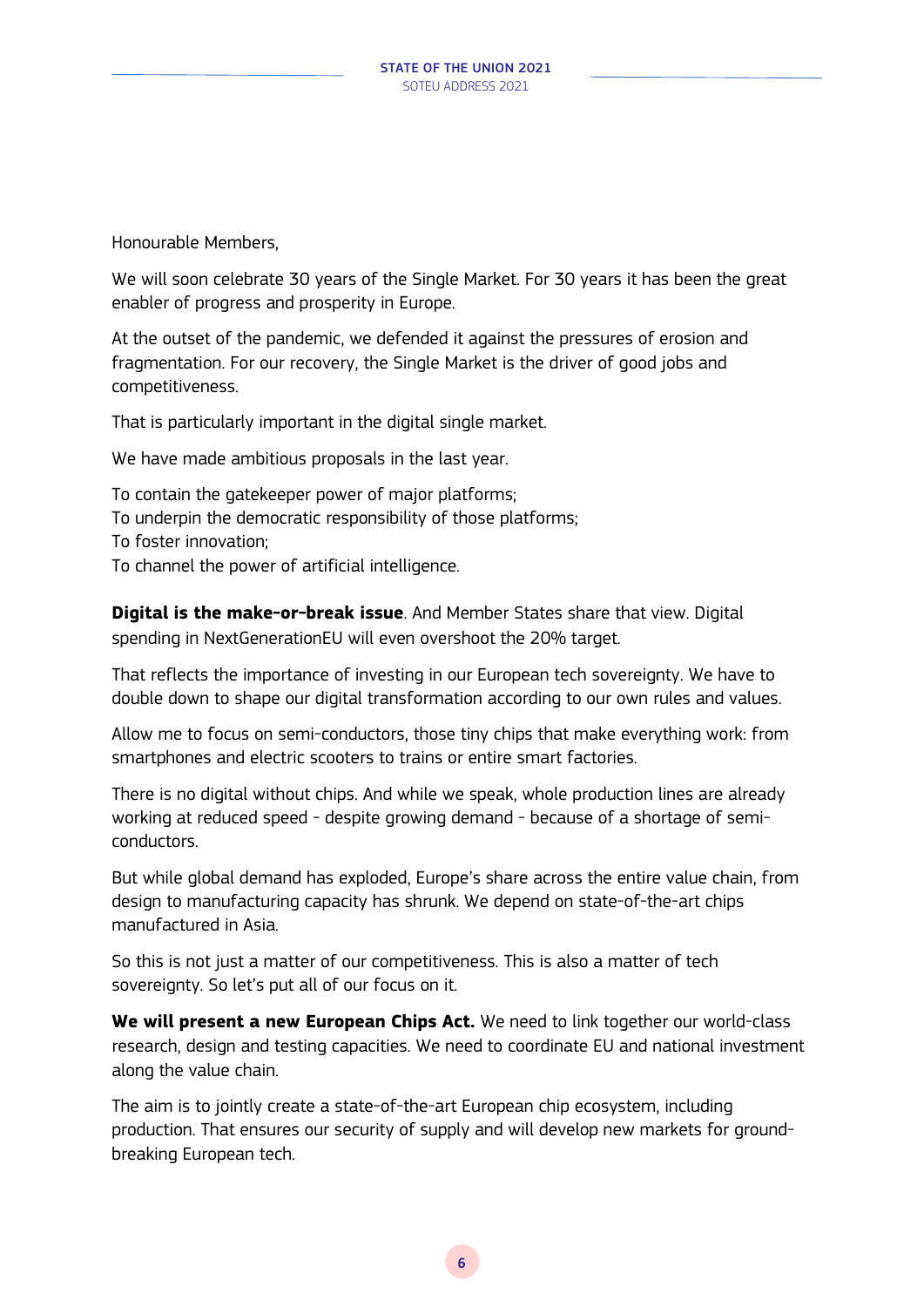Yes, this is a daunting task. And I know that some claim it cannot be done.

But they said the same thing about Galileo 20 years ago.

And look what happened. We got our act together. Today European satellites provide the navigation system for more than 2 billion smartphones worldwide. We are world leaders. **So let's be bold again, this time with semi-conductors.**

Honourable Members,

The pandemic has left deep scars that have also left their mark on our social market economy.

For nights on end, we all stood at our windows and doors to applaud critical workers. We felt how much we relied on all those women and men who work for lower wages, fewer protections and less security.

## **The applause may have faded away but the strength of feeling cannot.**

This is why the implementation of the **European Pillar of Social Rights** is so important – to ensure decent jobs, fairer working conditions, better healthcare and better balance in people's lives.

If the pandemic taught us one thing, it is that time is precious. And caring for someone you love is the most precious time of all.

**We will come forward with a new European Care Strategy** to support men and women in finding the best care and the best life balance for them.

But social fairness is not just a question of time. It is also a question of fair taxation.

In our social market economy, it is good for companies to make profits. And they make profits thanks to the quality of our infrastructure, social security and education systems. So the very least we can expect is that they pay their fair share.

This is why we will continue to crack down on tax avoidance and evasion. We will put forward a new initiative to address those hiding profits behind shell entities. And we will do everything in our power to seal the historic global deal on minimum taxation.

**Asking big companies to pay the right amount of tax is not only a question of public finances, but above all a question of basic fairness.**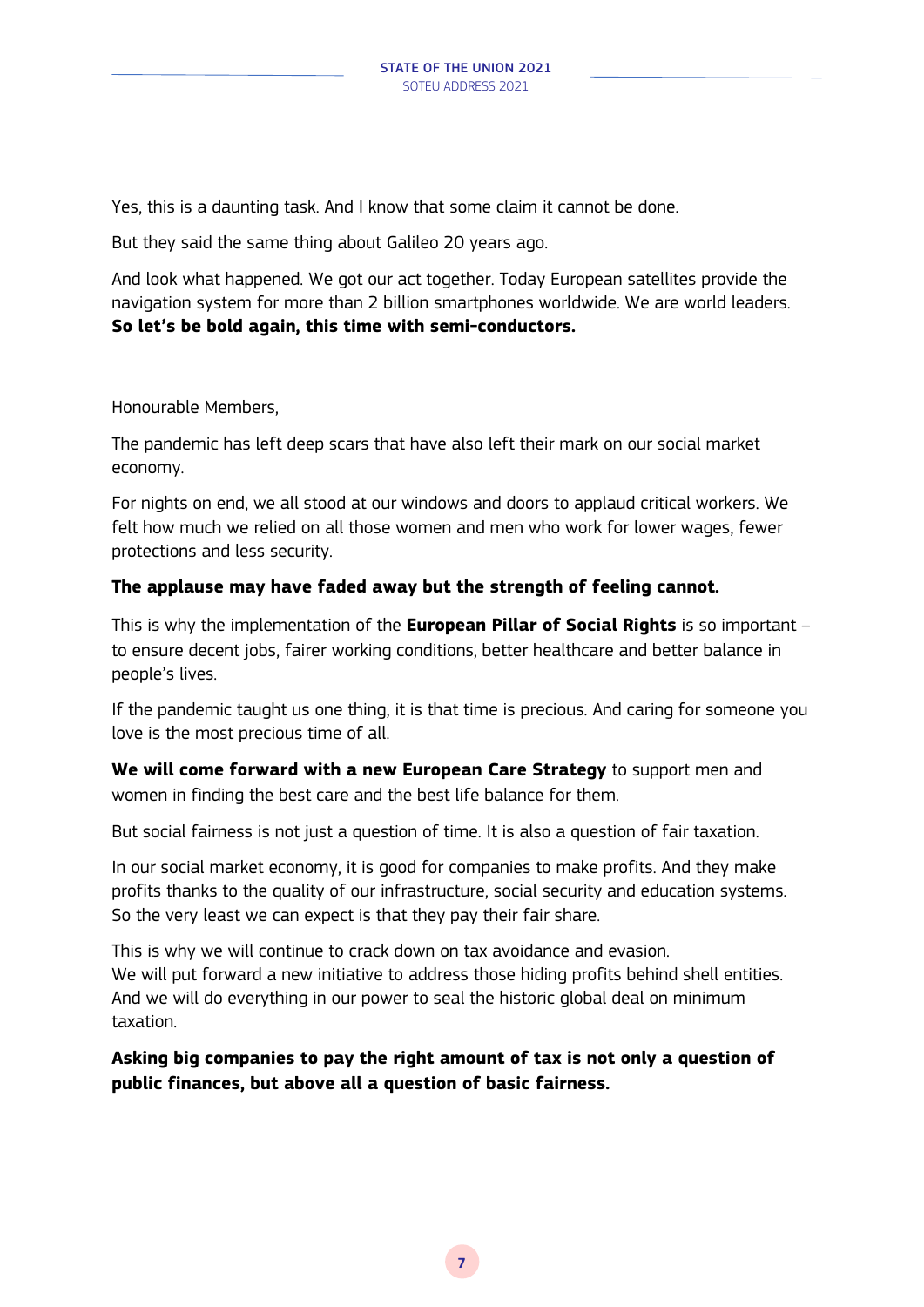Honourable Members,

We have all benefited from the principles of our European social market economy – and we must make sure that the next generation can do so to build their future.

This is our most educated, talented and motivated generation. And it has missed out on so much to keep others safe.

Being young is normally a time of discovery, of creating new experiences. A time to meet lifelong friends, to find your own path. And what did we ask this generation to do? To keep their social distance, to stay locked down and to do school from home. For more than a year.

This is why everything that we do – from the European Green Deal to NextGenerationEU – is about protecting their future.

That is also why NextGenerationEU must be funded by the **new own resources** that we are working on.

But we must also caution against creating new divides. **Because Europe needs all of its youth.** 

We must step up our support to those who fall into the gaps – those not in any kind of employment, education or training.

## **For them, we will put in place a new programme, ALMA**.

ALMA will help these young Europeans to find temporary work experience in another Member State.

Because they too deserve an experience like Erasmus. To gain skills, to create bonds and help forge their own European identity.

## **But if we are to shape our Union in their mould, young people must be able to shape Europe's future. Our Union needs a soul and a vision they can connect to.**

Or as Jacques Delors asked*: How can we ever build Europe if young people do not see it as a collective project and a vision of their own future?*

**This is why we will propose to make 2022 the Year of European Youth**. A year dedicated to empowering those who have dedicated so much to others.

And it is why we will make sure that young people can help lead the debate in the Conference on the Future of Europe.

#### **This is their future and this must be their Conference too.**

And as we said when we took office, the Commission will be ready to follow up on what is agreed by the Conference.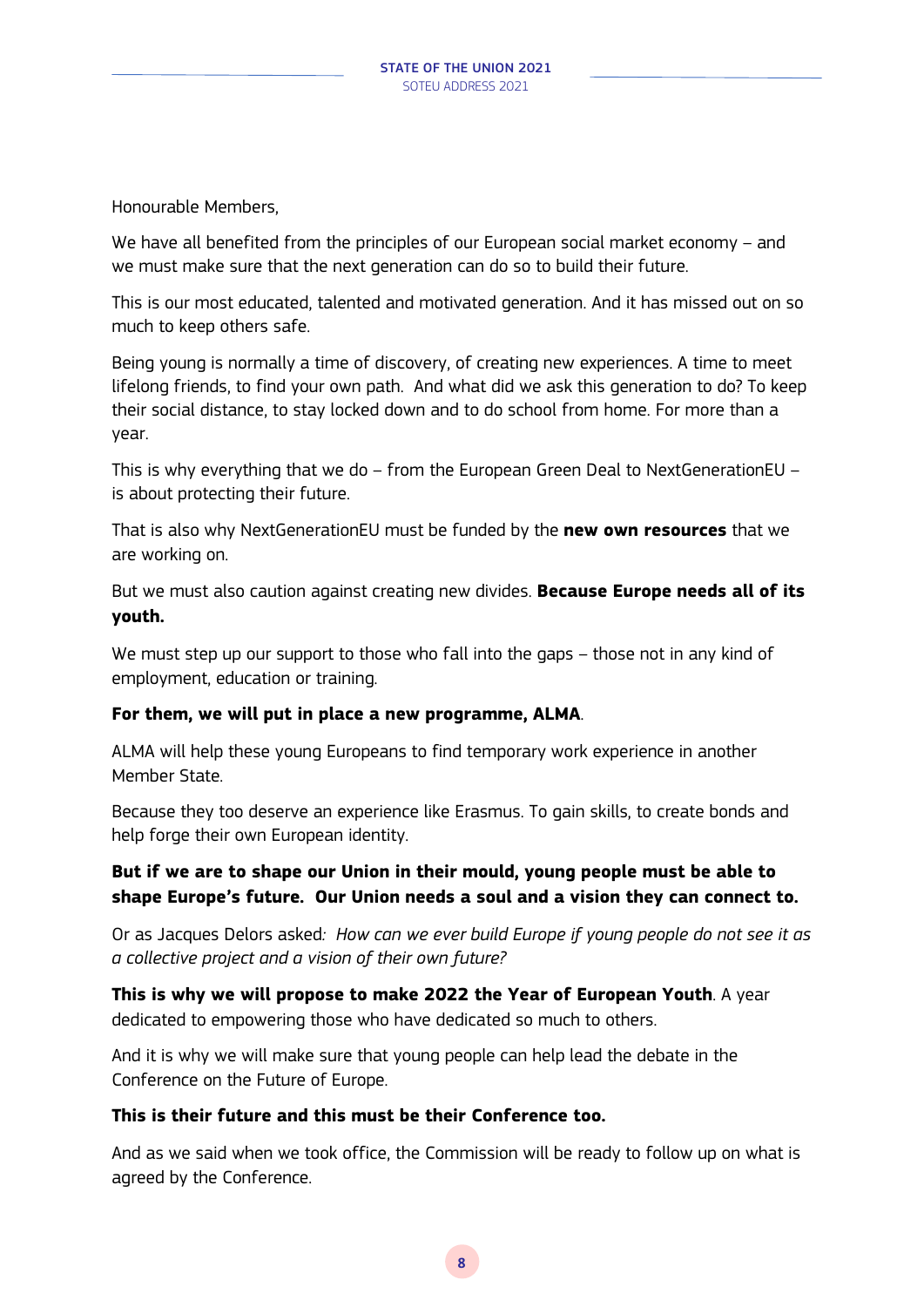## A EUROPE UNITED IN RESPONSIBILITY

Honourable Members,

This is a generation with a conscience. They are pushing us to go further and faster to tackle the climate crisis.

And events of the summer only served to explain why. We saw floods in Belgium and Germany. And wildfires burning from the Greek islands to the hills in France.

And if we don't believe our own eyes, we only have to follow the science.

The UN recently published the IPCC report, the Intergovernmental Panel on Climate Change. It is the authority on the *science* of climate change.

The report leaves no doubt. Climate change is man-made. But since it is man-made, we can do something about it.

As I heard it said recently: **It's warming. It's us. We're sure. It's bad. But we can fix it.**

And change is already happening.

More electric vehicles than diesel cars were registered in Germany in the first half of this year. Poland is now the EU's largest exporter of car batteries and electric buses. Or take the **New European Bauhaus** that led to an explosion of creativity of architects, designers, engineers across our Union.

*So clearly something is on the move.*

And this is what the European Green Deal is all about.

In my speech last year, I announced our target of at least 55% emission reduction by 2030.

Since then we have together turned our climate goals into legal obligations.

## **And we are the first major economy to present comprehensive legislation in order to get it done**.

You have seen the complexity of the detail. But the goal is simple. We will put a price on pollution. We will clean the energy we use. We will have smarter cars and cleaner airplanes.

And we will make sure that higher climate ambition comes with more social ambition. **This must be a fair green transition. This is why we proposed a new Social Climate Fund** to tackle the energy poverty that already 34 million Europeans suffer from.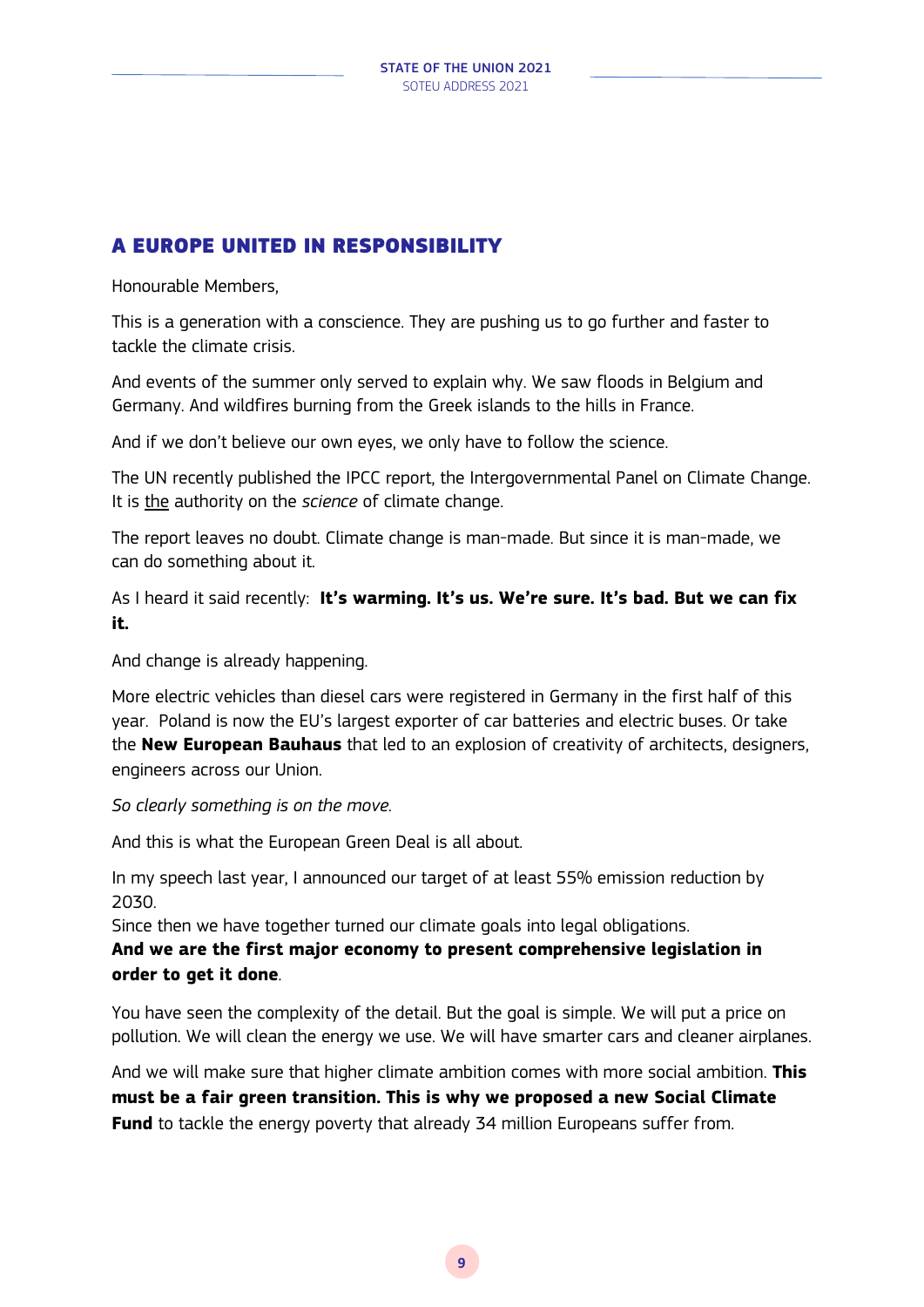I count on both Parliament and Member States to keep the package and to keep the ambition together.

When it comes to climate change and the nature crisis, **Europe can do a lot.** And it will support others. I am proud to **announce today that the EU will double its external funding for biodiversity**, in particular for the most vulnerable countries**.** 

But Europe cannot do it alone.

#### **The COP26 in Glasgow will be a moment of truth for the global community.**

Major economies – from the US to Japan – have set ambitions for climate neutrality in 2050 or shortly after. These need now to be backed up by concrete plans in time for Glasgow. Because current commitments for 2030 will not keep global warming to 1.5°C within reach.

Every country has a responsibility!

The goals that President Xi has set for China are encouraging. But we call for that same leadership on setting out how China will get there. The world would be relieved if they showed they could peak emissions by mid-decade - and move away from coal at home and abroad.

But while every country has a responsibility, major economies do have a special duty to the *least* developed and *most* vulnerable countries. **Climate finance** is essential for them both for mitigation and adaptation.

In Mexico and in Paris, the world committed to provide 100 billion dollars a year until 2025.

We deliver on our commitment. **Team Europe contributes 25 billion dollars per year.**  But others still leave a gaping hole towards reaching the global target.

Closing that gap will increase the chance of success at Glasgow.

My message today is that Europe is ready to do more. **We will now propose an additional 4 billion euro for climate finance until 2027.** But we expect the United States and our partners to step up too.

**Closing the climate finance gap together – the US and the EU – would be a strong signal for global climate leadership**. It is time to deliver.

Honourable Members,

This climate and economic leadership is central to Europe's global and security objectives.

It also reflects a wider shift in world affairs at a time of transition towards a new international order.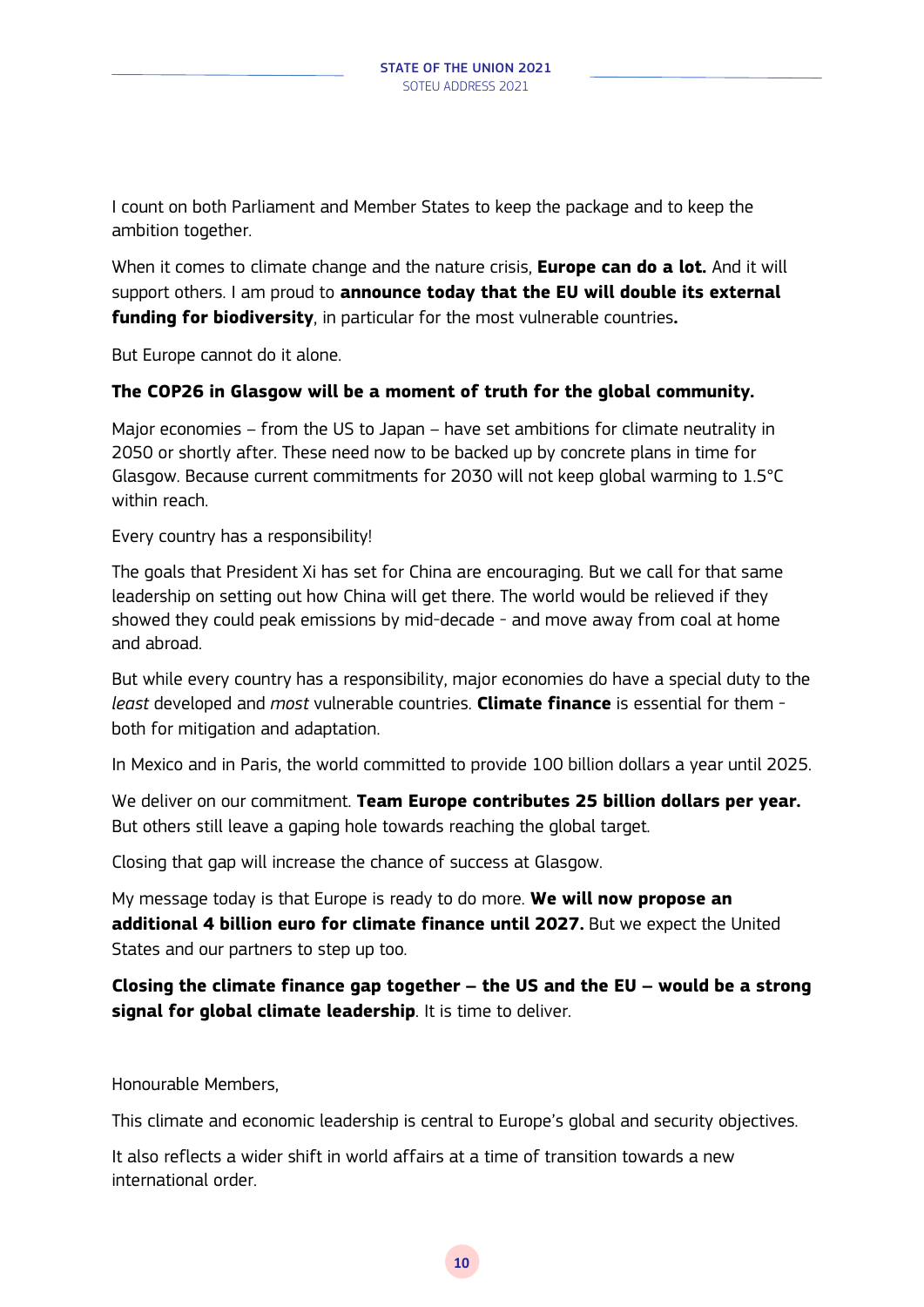We are entering a **new era of hyper-competitiveness**.

An era in which some stop at nothing to gain influence: from vaccine promises and highinterest loans, to missiles and misinformation.

An era of regional rivalries and major powers refocusing their attention towards each other.

Recent events in Afghanistan are not the cause of this change – but they are a symptom of it.

And first and foremost, I want to be clear. **We stand by the Afghan people**. The women and children, prosecutors, journalists and human rights defenders.

I think in particular of women judges who are now in hiding from the men they jailed. They have been put at risk for their contribution to justice and the rule of law. We must support them and we will coordinate all efforts with Member States to bring them to safety.

And we must continue supporting all Afghans in the country and in neighbouring countries. We must do everything to avert the real risk of a major famine and humanitarian disaster. And we will do our part. We will increase again humanitarian aid for Afghanistan by 100 million euro.

This will be part of a new, wider **Afghan Support Package** that we will present in the next weeks to combine all of our efforts.

Honourable Members,

Witnessing events unfold in Afghanistan was profoundly painful for all the families of fallen servicemen and servicewomen.

We bow to the sacrifice of those soldiers, diplomats and aid workers who laid down their lives.

To make sure that their service will never be in vain, we have to reflect on how this mission could end so abruptly.

There are deeply troubling questions that allies will have to tackle within NATO.

But there is simply no security and defence issue where *less* cooperation is the answer. We need to invest in our joint partnership and to draw on each side's unique strength.

## **This is why we are working with Secretary-General Jens Stoltenberg on a new EU-NATO Joint Declaration to be presented before the end of the year.**

But this is only one part of the equation.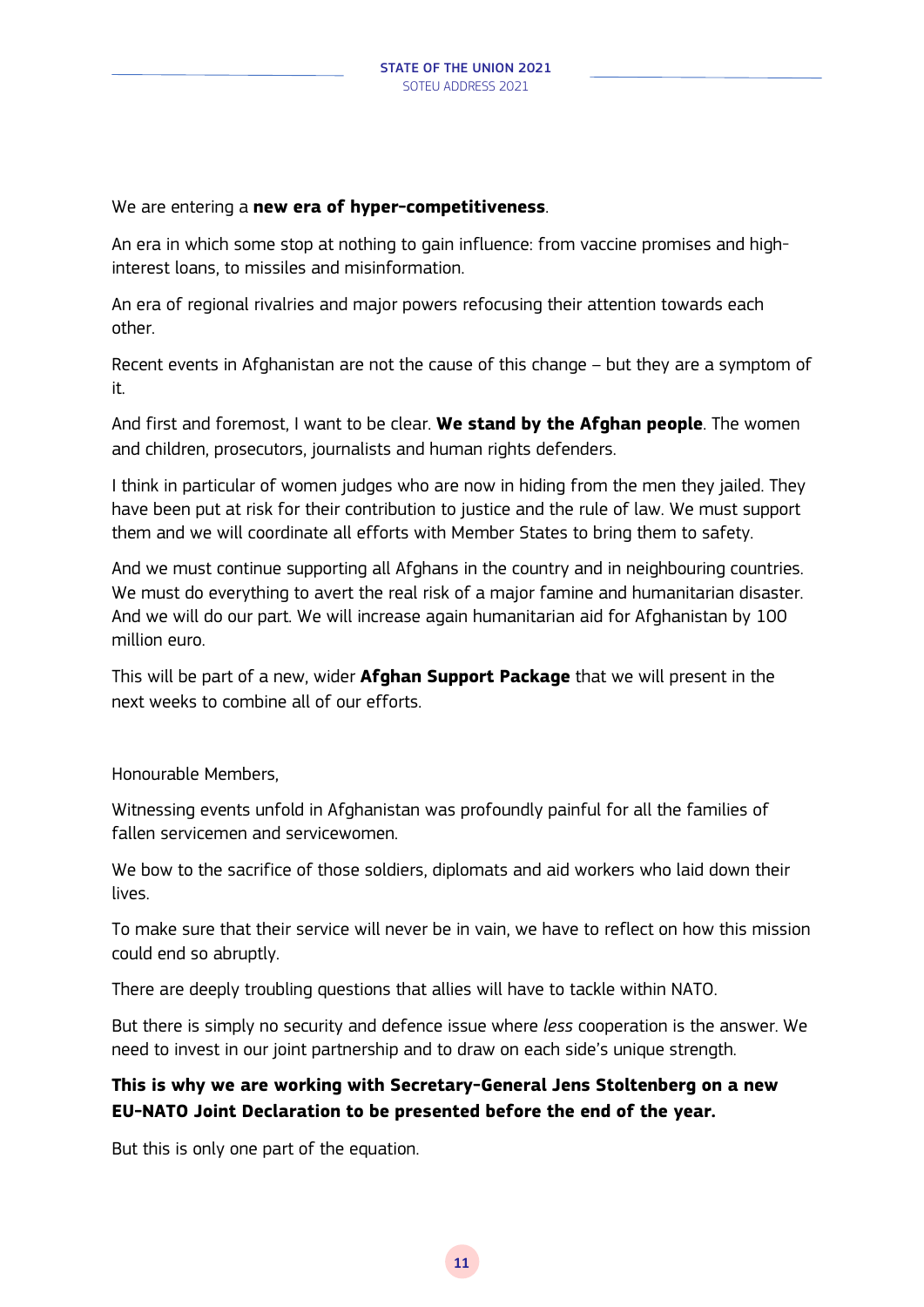Europe can – and clearly should – be able and willing to do more on its own. But if we are to do more, we first need to explain why. I see three broad categories.

**First**, we need to provide stability in our neighbourhood and across different regions.

We are connected to the world by narrow straits, stormy seas and vast land borders. Because of that geography, Europe knows better than anyone that if you don't deal in time with the crisis abroad, the crisis comes to you.

**Secondly**, the nature of the threats we face is evolving rapidly: from hybrid or cyberattacks to the growing arms race in space.

Disruptive technology has been a great equaliser in the way power can be used today by rogue states or non-state groups.

You no longer need armies and missiles to cause mass damage. You can paralyse industrial plants, city administrations and hospitals – all you need is your laptop. You can disrupt entire elections with a smartphone and an internet connection.

**The third reason** is that the European Union is a unique security provider. There will be missions where NATO or the UN will not be present, but where the EU should be.

On the ground, our soldiers work side-by-side with police officers, lawyers and doctors, with humanitarian workers and human rights defenders, with teachers and engineers.

We can combine military and civilian, along with diplomacy and development – and we have a long history in building and protecting peace.

The good news is that over the past years, we have started to develop a European defence ecosystem.

## **But what we need is the European Defence Union.**

In the last weeks, there have been many discussions on expeditionary forces. On what type and how many we need: battlegroups or EU entry forces.

This is no doubt part of the debate – and I believe it will be part of the solution.

But the more fundamental issue is why this has not worked in the past.

You can have the most advanced forces in the world – but if you are never prepared to use them - of what use are they?

What has held us back until now is not just a shortfall of capacity – it is the lack of political will.

And if we develop this political will, there is a lot that we can do at EU level.

Allow me to give you three concrete examples: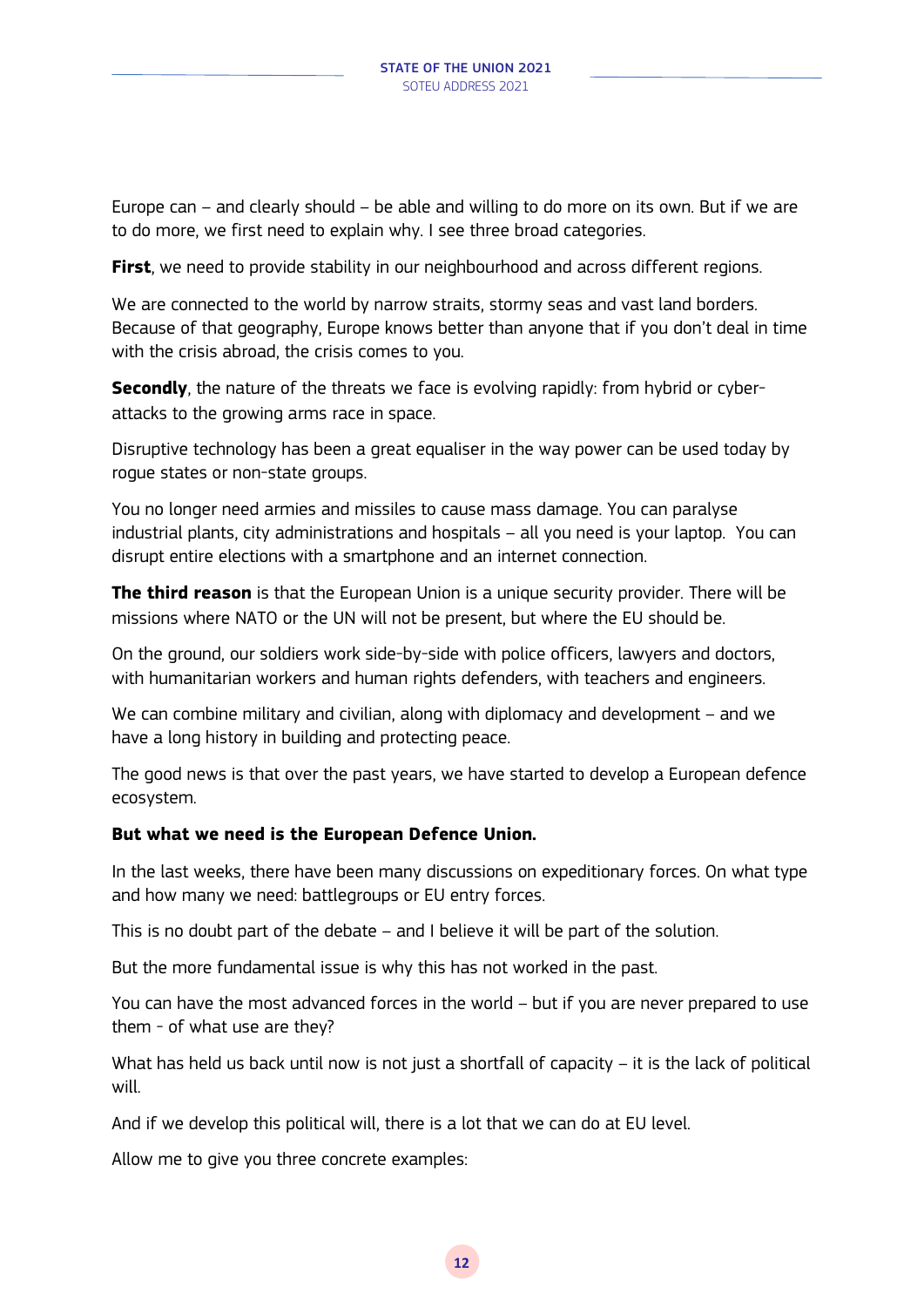## **First, we need to build the foundation for collective decision-making – this is what I call situational awareness.**

We fall short if Member States active in the same region, do not share their information on the European level. It is vital that we improve intelligence cooperation.

But this is not just about intelligence in the narrow sense.

It is about bringing together the knowledge from all services and all sources. From space to police trainers, from open source to development agencies. Their work gives us a unique scope and depth of knowledge.

It is out there!

But we can only use that, to make informed decisions if we have the full picture. And this is currently not the case. We have the knowledge, but it is disjoined. Information is fragmented.

This is why the EU could consider its own Joint Situational Awareness Centre to fuse all the different pieces of information.

And to be better prepared, to be fully informed and to be able to decide.

**Secondly, we need to improve interoperability**. This is why we are already investing in common European platforms, from fighter jets, to drones and cyber.

But we have to keep thinking of new ways to use all possible synergies. One example could be to consider waiving VAT when buying defence equipment developed and produced in Europe.

This would not only increase our interoperability, but also decrease our dependencies of today.

**Third, we cannot talk about defence without talking about cyber**. If everything is connected, everything can be hacked. Given that resources are scarce, we have to bundle our forces. And we should not just be satisfied to address the cyber threat, but also strive to become a leader in cyber security.

It should be here in Europe where cyber defence tools are developed. This is why we need a **European Cyber Defence Policy**, including legislation on common standards under a **new European Cyber Resilience Act**.

So, we can do a lot at EU level. But Member States need to do more too.

This starts with a common assessment of the threats we face and a common approach to dealing with them. The upcoming **Strategic Compass** is a key process of this discussion.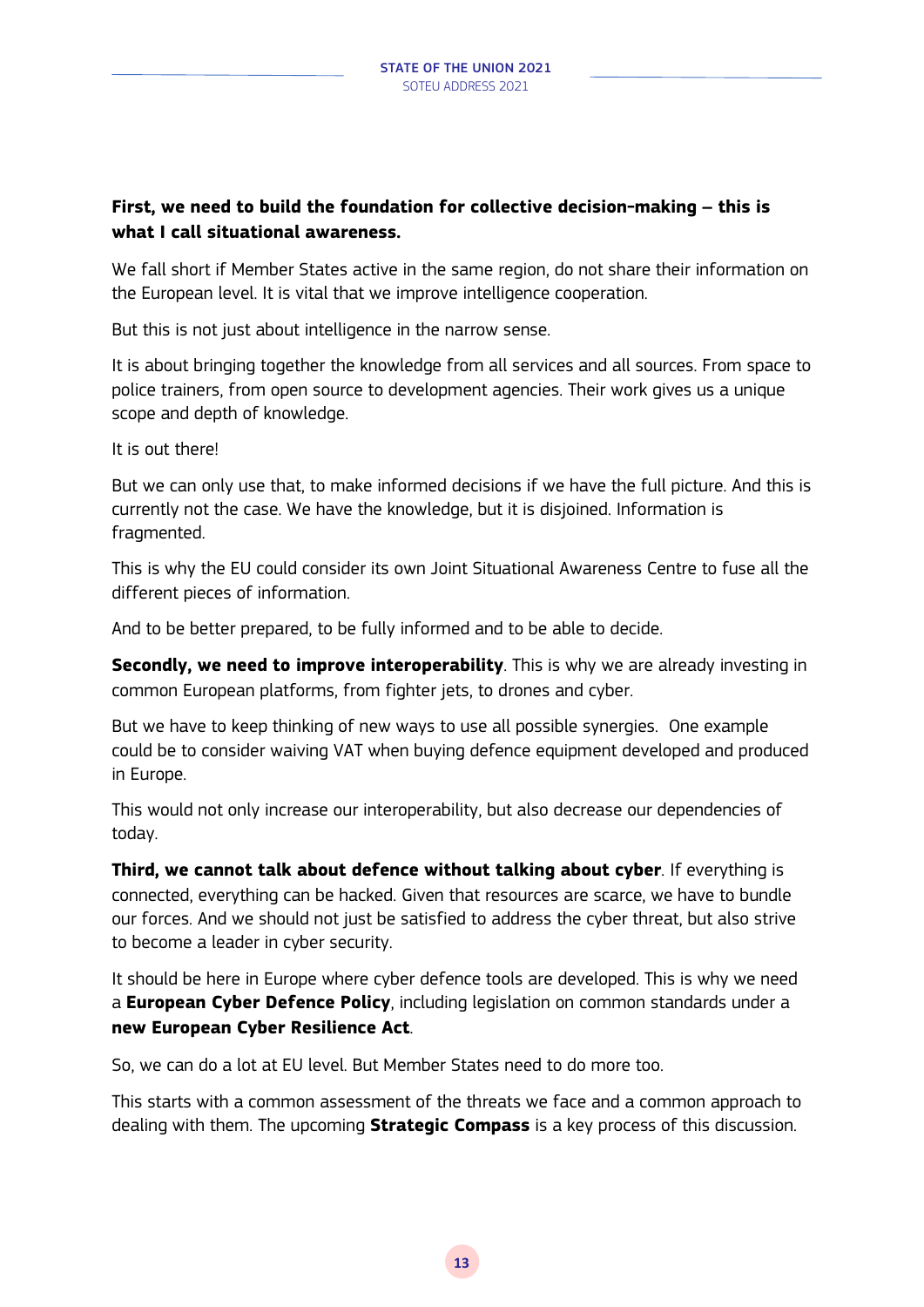And we need to decide how we can use all of the possibilities that are already in the Treaty.

This is why, under the French Presidency, President Macron and I will convene a **Summit on European defence**.

It is time for Europe to step up to the next level.

Honourable Members,

In a more contested world, protecting your interests is not only about defending yourself.

It is about forging strong and reliable partnerships. This is not a luxury – it is essential for our future stability, security and prosperity.

## **This work starts by deepening our partnership with our closest allies.**

With the US we will develop our new agenda for global change – from the new **Trade and Technology Council** to health security and sustainability.

The EU and the US will always be stronger – together.

The same is true of our neighbours in the **Western Balkans**.

Before the end of the month, I will travel to the region to send a strong signal of our commitment to the accession process. **We owe it to all those young people who believe in a European future.**

This is why we are ramping up our support through our new investment and economic plan, worth around a third of the region's GDP. Because an investment in the future of the Western Balkans is an investment in the future of the EU.

And we will also continue investing in our partnerships across our neighbourhood – from stepping up our engagement in the Eastern Partnership to implementing the new Agenda for the Mediterranean and continuing to work on the different aspects of our relationship with Turkey.

Honourable Members,

If Europe is to become a more active global player, it also needs to focus on the next generation of partnerships.

In this spirit, **today's new EU - Indo-Pacific strategy is a milestone.** It reflects the growing importance of the region to our prosperity and security. But also the fact that autocratic regimes use it to try to expand their influence.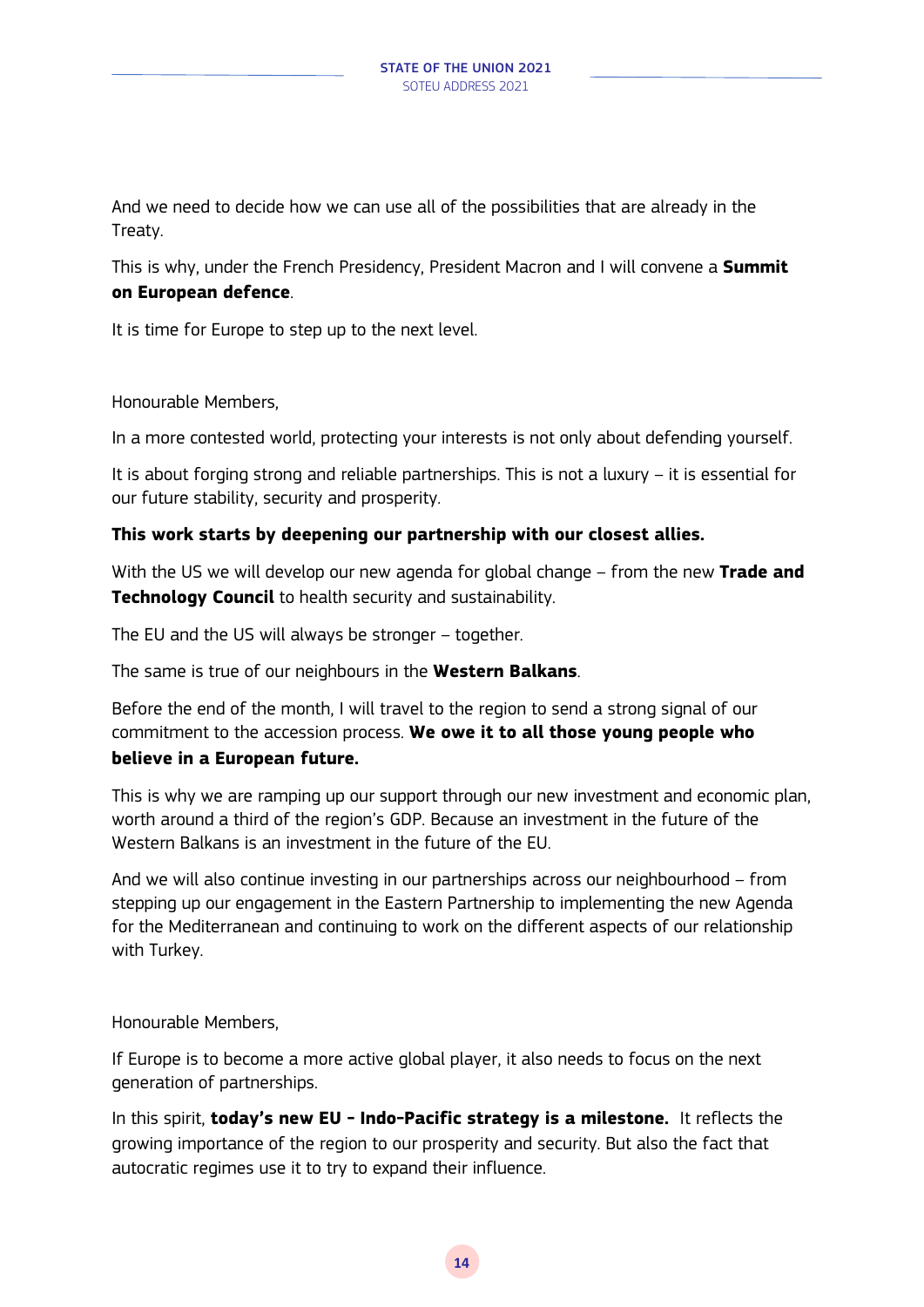Europe needs to be more present and more active in the region.

So we will work together to deepen trade links, strengthen global supply chains and develop new investment projects on green and digital technologies.

#### **This is a template for how Europe can redesign its model to connect the world.**

We are good at financing roads. But it does not make sense for Europe to build a perfect road between a Chinese-owned copper mine and a Chinese-owned harbour.

We have to get smarter when it comes to these kinds of investments.

## **This is why we will soon present our new connectivity strategy called Global Gateway.**

We will build **Global Gateway partnerships** with countries around the world. We want investments in quality infrastructure, connecting goods, people and services around the world.

We will take a values-based approach, offering transparency and good governance to our partners.

We want to create links and not dependencies!

And we know how this can work. Since the summer, a new underwater fibre optic cable has connected Brazil to Portugal.

We will invest with Africa to create a market for green hydrogen that connects the two shores of the Mediterranean.

We need a Team Europe approach to make Global Gateway happen. We will connect institutions and investment, banks and the business community. And we will make this a priority for regional summits – starting with the next EU-Africa Summit in February.

## **We want to turn Global Gateway into a trusted brand around the world**.

And let me be very clear: doing business around the world, global trade – all that is good and necessary. But this can never be done at the expense of people's dignity and freedom.

There are 25 million people out there, who are threatened or coerced into forced labour. We can never accept that they are forced to make products – and that these products then end up for sale in shops here in Europe.

## **So we will propose a ban on products in our market that have been made by forced labour.**

**Human rights are not for sale – at any price.**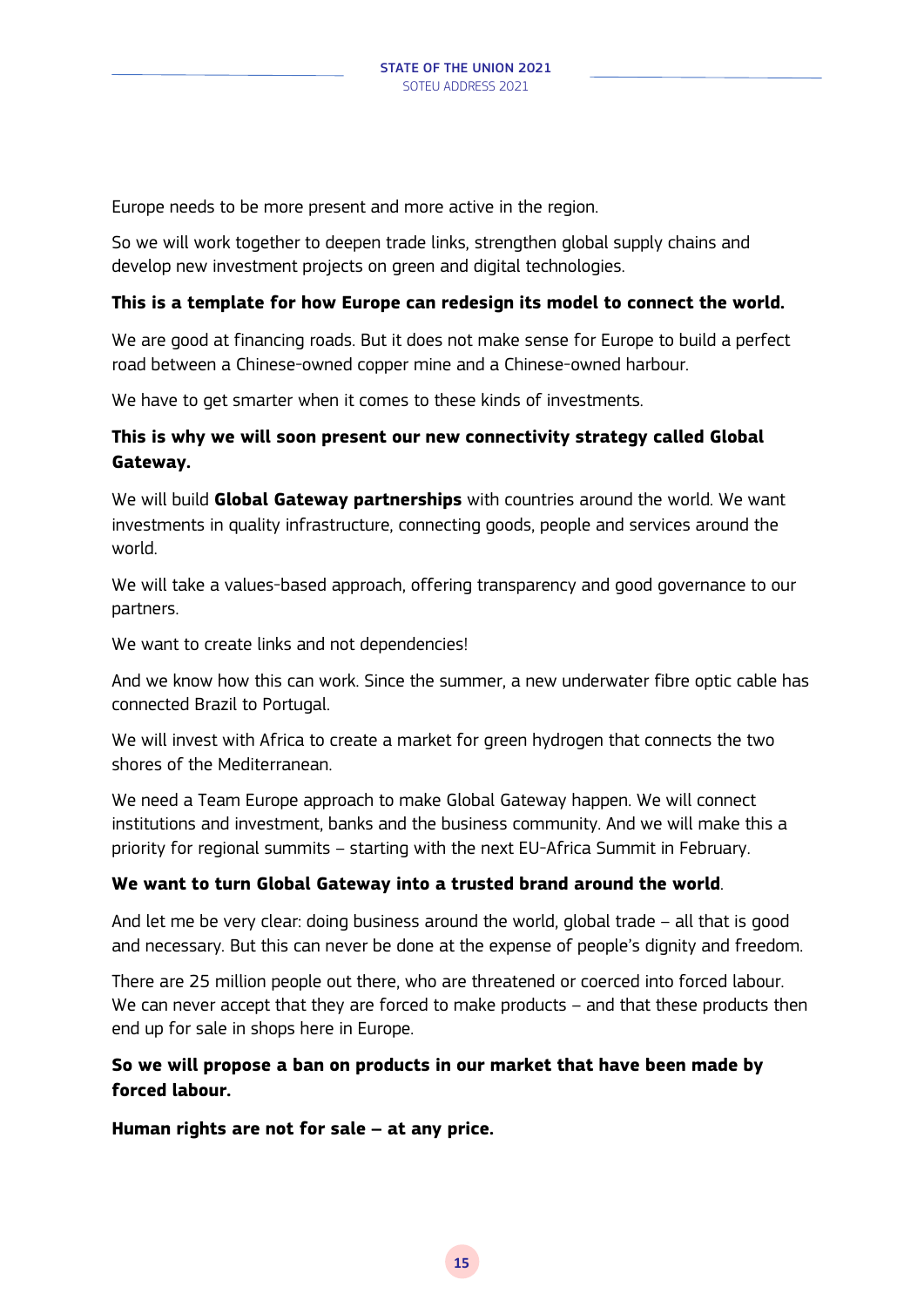# A EUROPE UNITED IN FREEDOM AND DIVERSITY

And, Honourable Members, human beings are not bargaining chips.

Look at what happened at our borders with Belarus. The regime in Minsk has instrumentalised human beings. They have put people on planes and literally pushed them towards Europe's borders.

This can never be tolerated.

And the quick European reaction shows that. **And rest assured, we will continue to stand together with Lithuania, Latvia and Poland.** 

## **And, let's call it what it is: this is a hybrid attack to destabilise Europe.**

Honourable Members,

These are not isolated events. We saw similar incidents at other borders. And we can expect to see it again**.** This is why, as part of our work on Schengen, we will set out new ways to respond to such aggression and ensure unity in protecting our external borders.

## **But as long as we do not find common ground on how to manage migration, our opponents will continue to target that.**

Meanwhile, human traffickers continue to exploit people through deadly routes across the Mediterranean.

These events show us that every country has a stake in building a European migration system.

The **New Pact on Migration and Asylum** gives us everything we need to manage the different types of situations we face.

All the elements are there. This is a balanced and humane system that works for all Member States - *in all circumstances*. We know that we can find common ground.

But in the year since the Commission presented the Pact, progress has been painfully slow.

**I think, this is the moment now for a** *European* **migration management policy**. So I urge you, in this House and in Member States, to speed up the process.

This ultimately comes down to a question of trust. Trust between Member States. Trust for Europeans that migration can be managed. Trust that Europe will always live up to its enduring duty to the most vulnerable and most in need.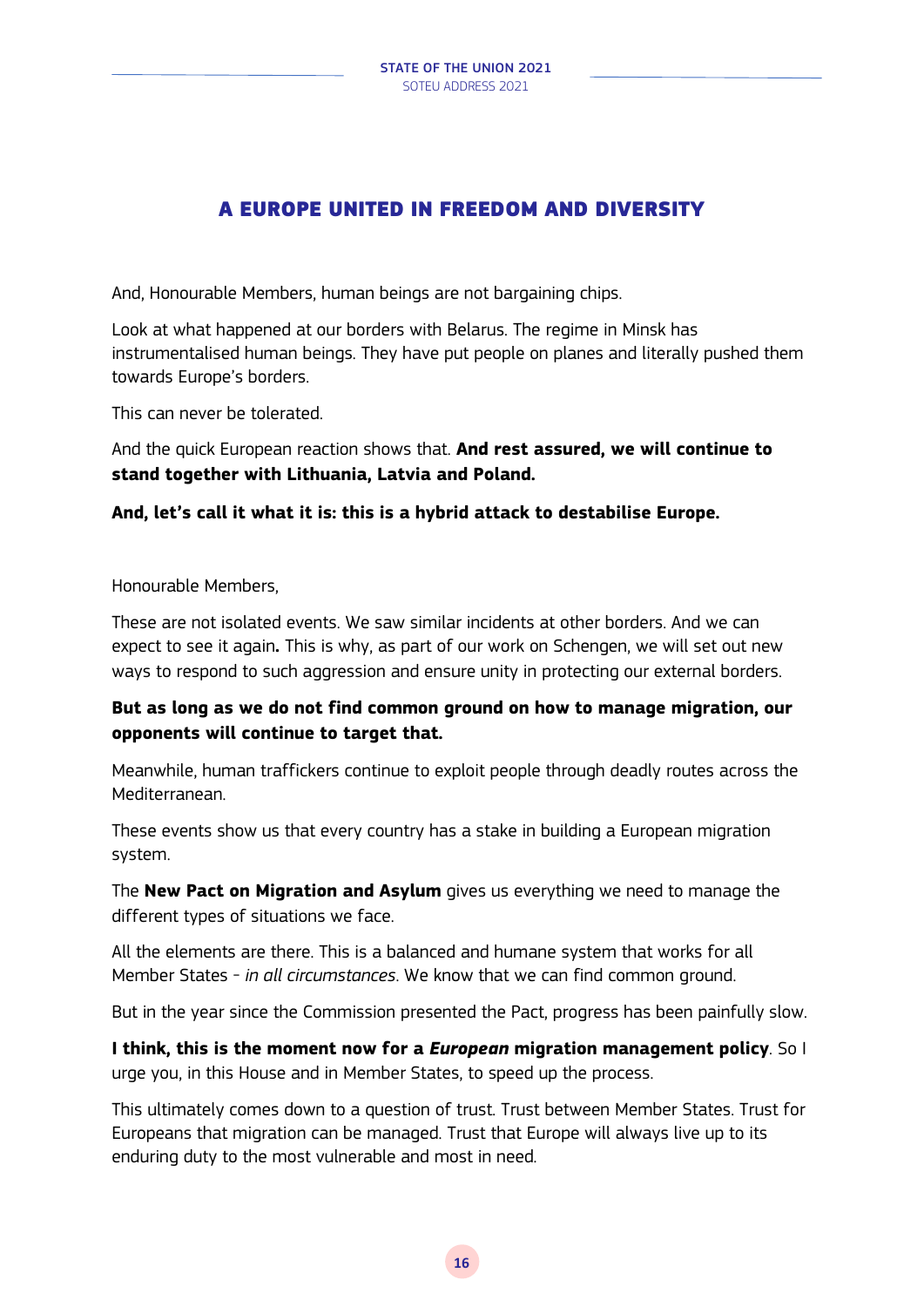There are many strongly held views on migration in Europe but I believe the common ground is not so far away.

Because if you ask most Europeans, they would agree that we should act to curb irregular migration but also act to provide a refuge for those forced to flee.

They would agree that we should return those who have no right to stay. But that we should welcome those who come here legally and make such a vital contribution to our society and economy.

And we should *all* agree that the topic of migration should never be used to divide.

## **I am convinced that there is a way that Europe can build trust amongst us when it comes to migration.**

Honourable Members,

Societies that build on **democracy and common values** stand on stable ground.

They have trust in people.

This is how new ideas are formed, how change happens, how injustices are overcome.

Trust in these common values brought our founders together, after World War Two.

And it is these same values that united the freedom fighters who tore down the Iron Curtain over 30 years ago.

They wanted democracy.

They wanted the freedom to choose their government.

They wanted the rule of law and for everyone to be equal before the law.

They wanted freedom of speech and independent media. To no longer be spied on by their governments.

They wanted to combat corruption. And the freedom to be different from the majority.

Or, as former Czech President Václav Havel put it, they wanted all those "great European values". These values come from the cultural, religious and humanist heritage of Europe.

They are part of our soul, part of what defines us today.

These values are now enshrined in our European treaties. This is what we all signed up to when we became part of this Union as free and sovereign countries.

## **We are determined to defend these values. And we will never waver in that determination**.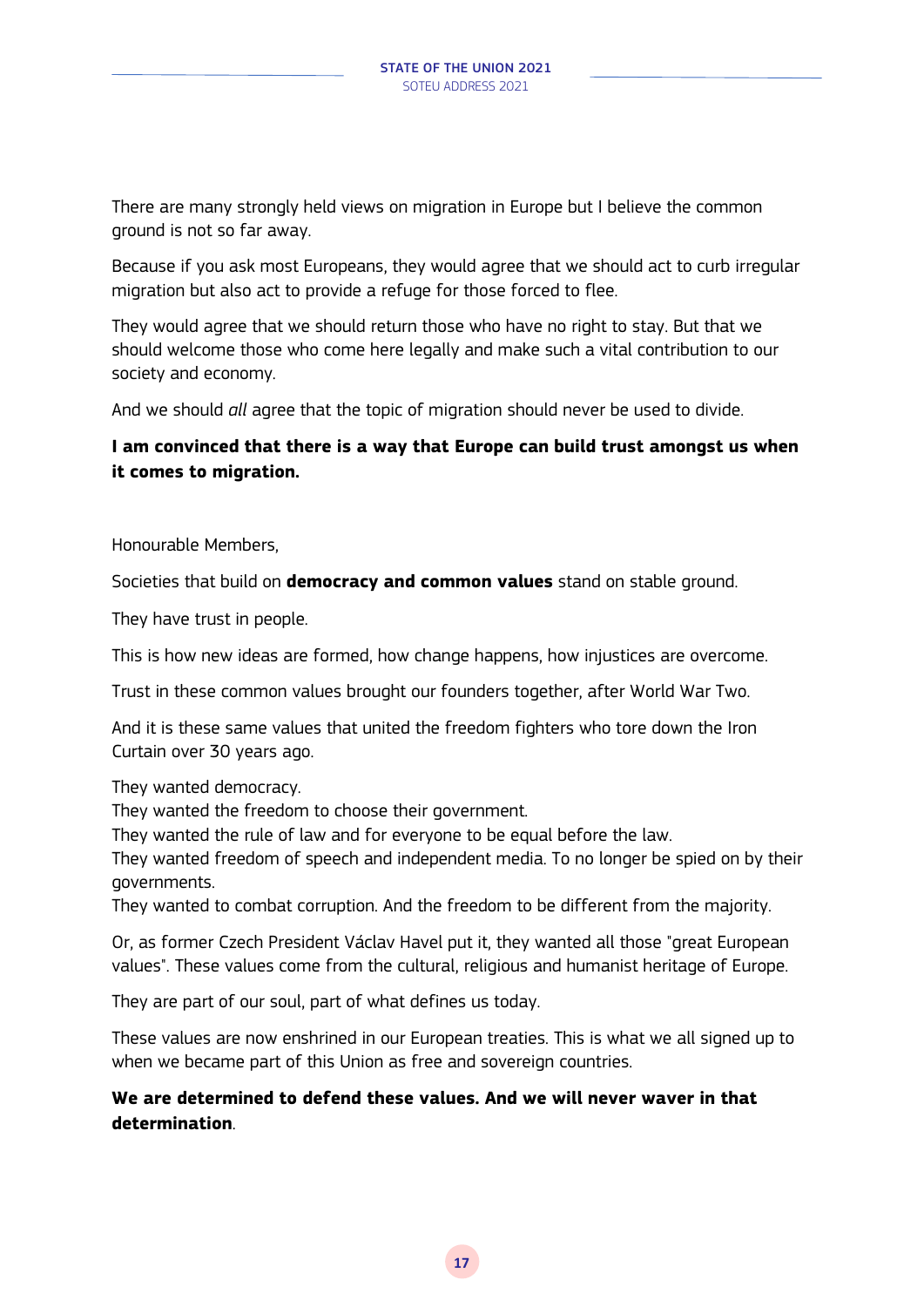Our values are guaranteed by our legal order and safeguarded by the judgments of the **European Court of Justice**. These judgments are binding. We make sure that they are respected. And we do so in every Member State of our Union.

Because protecting the rule of law is not just a noble goal. Protecting the rule of law is also hard work and a constant struggle for improvement.

Our **Rule of Law reports** are part of this process, with for example justice reforms in Malta or corruption inquiries in Slovakia.

## **And from 2022, our Rule of Law reports will come with specific recommendations to Member States**.

Nevertheless, there are worrying developments in certain Member States. **Let me be clear: dialogue always comes first. But dialogue is not an end in itself, it should lead to results**.

This is why we take a dual approach of dialogue *and* decisive action. This is what we did last week. And this is what we will continue to do.

Because people must be able to rely on the right to an independent judiciary. The right to be treated equally before the law. Everywhere in Europe. Whether you belong to a majority or a minority.

Honourable Members,

The European budget is the future of our Union cast in figures.

That is why it must be protected. We need to ensure that every euro and every cent is spent for its proper purpose and in line with rule of law principles.

Investments that enable our children to have a better future must not be allowed to seep away into dark channels.

Corruption is not just taxpayer money stolen. It is investors scared off, big favours bought by big money and democracy undermined by the powerful.

## **When it comes to protecting our budget, we will pursue every case, with everything in our power**.

Honourable Members,

**Defending our values is also defending freedom. Freedom to be who you are, freedom to say what's on your mind, freedom to love whoever you want**.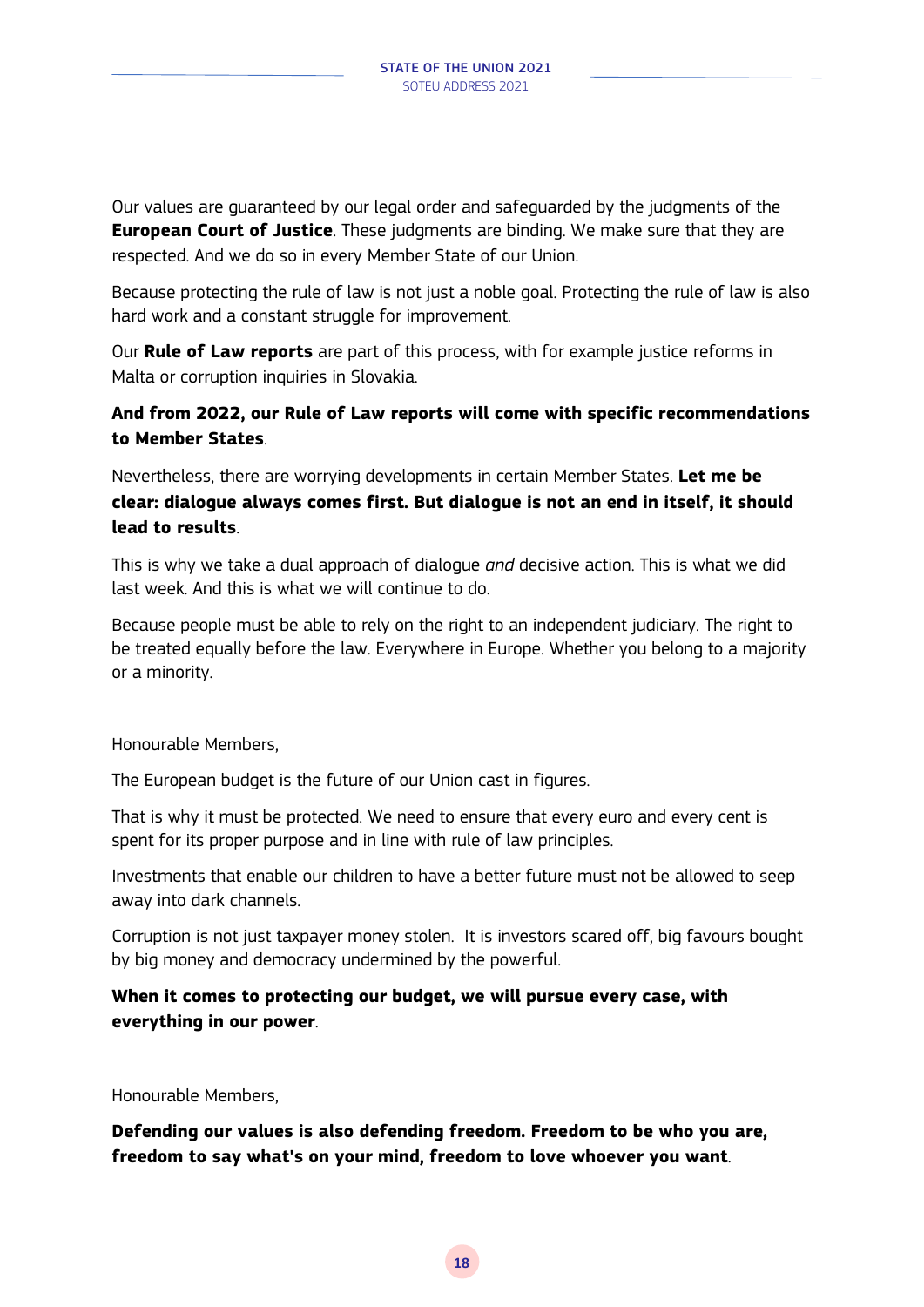But freedom also means freedom from fear. And during the pandemic, too many women were deprived of that freedom. It was an acutely terrifying time for those with nowhere to hide, nowhere to escape from their abusers. We need to shed light on this darkness, we need to show ways out of the pain. **Their abusers must be brought to justice**.

And those women must have their freedom and their self-determination back.

This is why **by the end of year, we will propose a law to combat violence against women** – from prevention to protection and effective prosecution, online and offline.

## **It is about defending the dignity of each individual. It is about justice. Because this is the soul of Europe. And we must make it even stronger**.

Honourable members,

Allow me to finish with one of the freedoms that gives voice to all other freedoms – **media freedom**.

Journalists are being targeted simply for doing their job. Some have been threatened, some beaten and, tragically, some murdered. Right here, in our European Union.

Let me mention some of their names: Daphné Caruana Galizia. Ján Kuciak. Peter de Vries.

The details of their stories may be different but what they have in common is that they all fought and died for our right to be informed.

**Information is a public good. We must protect those who create transparency – the journalists**. That is why today we have put forward a recommendation to give journalists better protection.

And we need to stop those who threaten media freedom. Media companies cannot be treated as just another business. Their independence is essential. Europe needs a law that safeguards this independence – and the Commission will deliver a **Media Freedom Act** in the next year.

## **Defending media freedom means defending our democracy.**

## Conclusion

Honourable Members,

Strengthening Schuman's European ideal that I invoked earlier is a continuous work.

And we should not hide away from our inconsistencies and imperfections.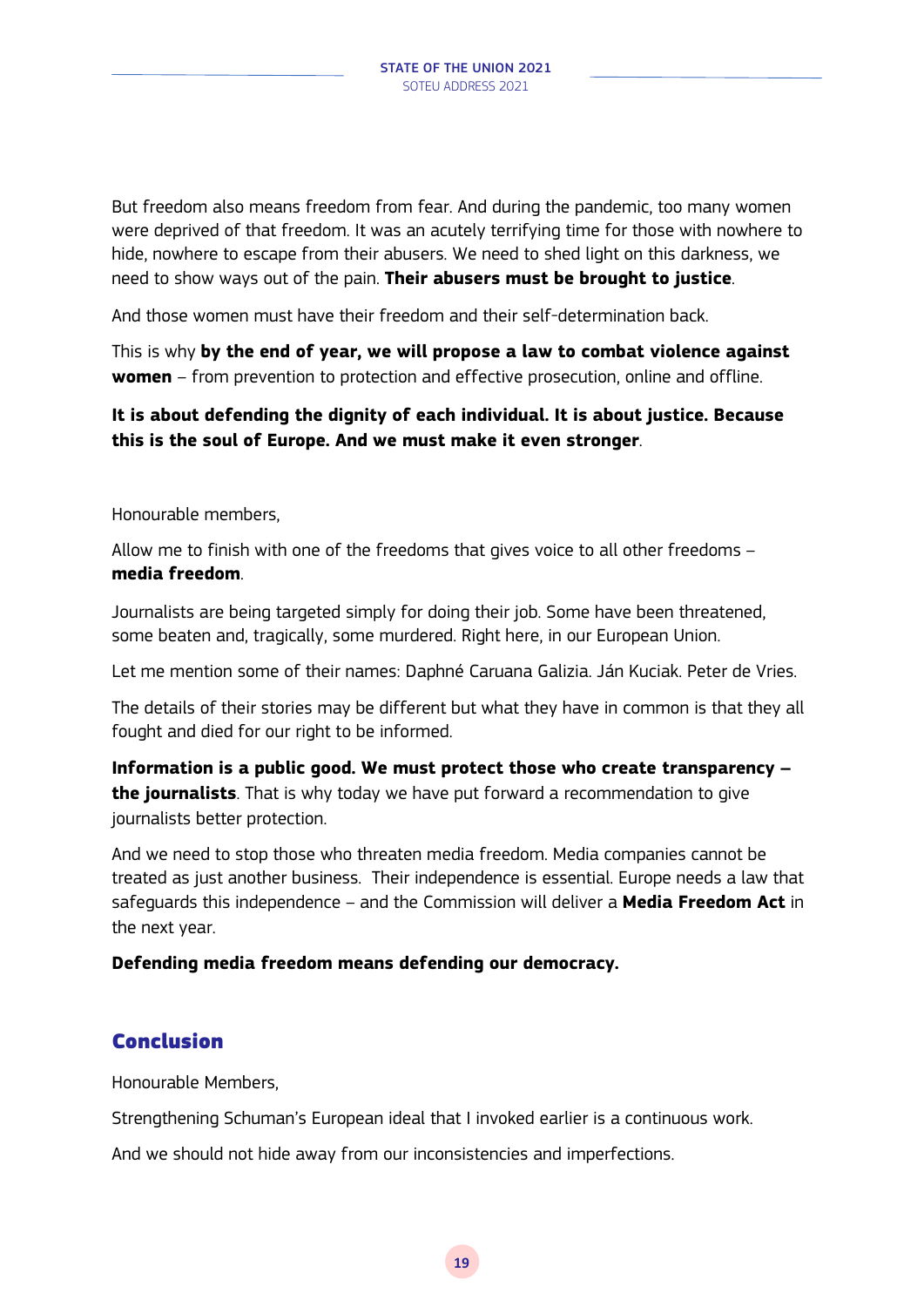## **But imperfect as it might be, our Union is both beautifully unique and uniquely beautiful.**

It is a Union where we strengthen our *individual liberty* through the *strength of our community*.

A Union shaped as much by our *shared* history and values as by our *different* cultures and perspectives.

## **A Union with a soul**.

Trying to find the right words to capture the essence of this feeling is not easy. But it is easier when you borrow them from someone who inspires you. And this is why I have invited a guest of honour to be with us today.

Many of you might know her – **a gold medallist from Italy** who captured my heart this summer.

But what you might not know is that only in April, she was told her life was in peril. She went through surgery, she fought back, she recovered.

And only 119 days after she left the hospital, she won Paralympic gold. Honourable Members, please join me in welcoming **Beatrice Vio.** Bebe has overcome so much, so young.

Her story is one of *rising against all odds.* Of succeeding thanks to talent, tenacity and unrelenting positivity. She is in the image of her generation: a leader and an advocate for the causes she believes in.

And she has managed to achieve all of that by living up to her belief that - *if it seems impossible* – then it can be done. *Se sembra impossibile, allora si può fare.*

This was the spirit of Europe's founders and this is the **spirit of Europe's next generation**. So let's be inspired by Bebe and by all the young people who change our perception of the possible.

Who show us that you can be what you want to be. And that you can *achieve* whatever you *believe*.

Honourable Members:

This is the *soul* of Europe.

This is the *future* of Europe.

Let's make it stronger together.